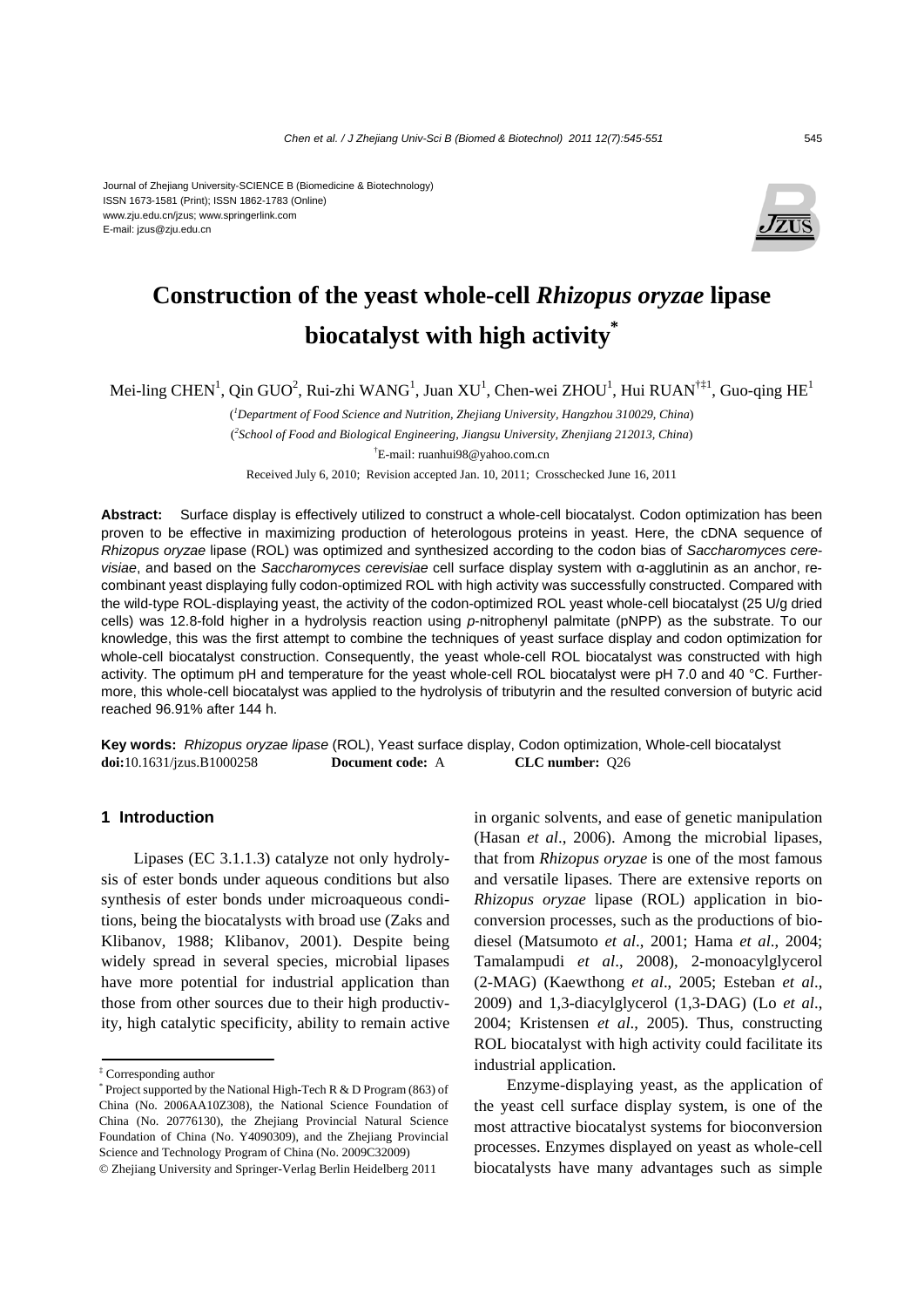genetic manipulation and easy production procedure (by cultivation and centrifugation only); thus they are more favorable than immobilized enzymes (Shibasaki *et al*., 2009). Yeast cell surface display systems have been widely studied, and many heterologous enzymes have been displayed on yeast cell surfaces as whole-cell biocatalysts (Murai *et al*., 1999; Kondo and Ueda, 2004). It has been proven to be effective to display lipases on yeast cell surfaces for the wholecell lipase biocatalyst preparation (Hama *et al*., 2004; Kato *et al*., 2007).

The hypothesis that codon usage modulates the gene expression has been generally accepted (Das *et al*., 2009). Differences in codon usages are correlated with the number of isoaccepting tRNA molecules, in both unicellular as well as multicellular organisms (Ikemura, 1985), and in optimizing the growth efficiency of cells (Kurland, 1991). Codon usage was considered a bottleneck of the eventual expression of heterologous protein (Lithwick and Margalit, 2003). Codon optimization has been proven to be effective in maximizing production of heterologous proteins in yeast (Bucarey *et al*., 2009).

In the present work, we combined the techniques of cell surface display and codon optimization to successfully construct the yeast whole-cell ROL biocatalyst with high activity.

#### **2 Materials and methods**

## **2.1 Strains, media, and materials**

*Saccharomyces cerevisiae* MS-1 (purchased from Meishan Mauri Yeast Co., Ltd., China) was used as the host strain for cell surface display system. YPD medium was used to cultivate yeast host cells. Yeast transformants were selected by YGCG medium (30 g/L glycerol, 7 g/L yeast nitrogen base without amino acids, 20 g/L casamino acids) containing 200 μg/ml G418 as an antibiotic and 20 g/L galactose as an inducer. For plate medium, 20 g/L agar was added. *NheI*, *SacII*, T<sub>4</sub> DNA ligase, and DNA polymerase were purchased from TaKaRa (Dalian, China).

# **2.2 Construction of the fully codon-optimized pro-ROL gene**

The wild-type pro-ROL gene was amplified by the polymerase chain reaction (PCR) method using the genomic DNA of *Rhizopus oryzae* ATCC 34612 (GenBank accession ID: M38352) as a template. To construct the fully codon-optimized pro-ROL gene, the rare codon usage in the pro-ROL sequence was replaced according to the preferred codon usage of *Saccharomyces cerevisiae* (Andersson and Kurland, 1990), without changing the amino acid sequence (Tables 1 and 2). The optimized pro-ROL-linker gene was synthesized by Sangon Co., Ltd. (Shanghai, China) and the nucleotide sequence was deposited in GenBank (accession ID: GU475119). In addition, a linker sequence consisting of GSSGGSGGSGG SGGSGS was inserted at the C-terminal portion of ROL to keep lipase activity by preserving the conformation of the active site near the C-terminal portion (Washida *et al*., 2001).

#### **2.3 Construction of the expression plasmid**

To display ROL on the yeast cell surface, the wild-type and optimized pro-ROL-linker genes were inserted into the *Nhe*I-*Sac*II section of the expression cassette pGMAK (Guo *et al*., 2010), respectively, which was constructed in our previous study. The resulting plasmids were named pGMRAK (wild pro-ROL) and pGMRAK (optimized pro-ROL) (Fig. 1). To construct the general expression plasmid pGMAK for cell surface display of *Saccharomyces cerevisiae*, the GAL1 promoter, the prepro-secretion signal sequence of the mating factor α1 (MFα1 secretion signal sequence), α-agglutinin gene containing the 3′ half of the region encoding 320 amino acids, and the alcohol dehydrogenase terminator (ADH1 terminator)



**Fig. 1 Construction of the plasmid pGMRAK for ROLdisplaying yeast** 

The plasmid pGMRAK is a multicopy plasmid for expression of the pro-ROL-linker-α-agglutinin fusion gene, containing a secretion signal sequence of MFα1 factor under the control of the GAL1 promoter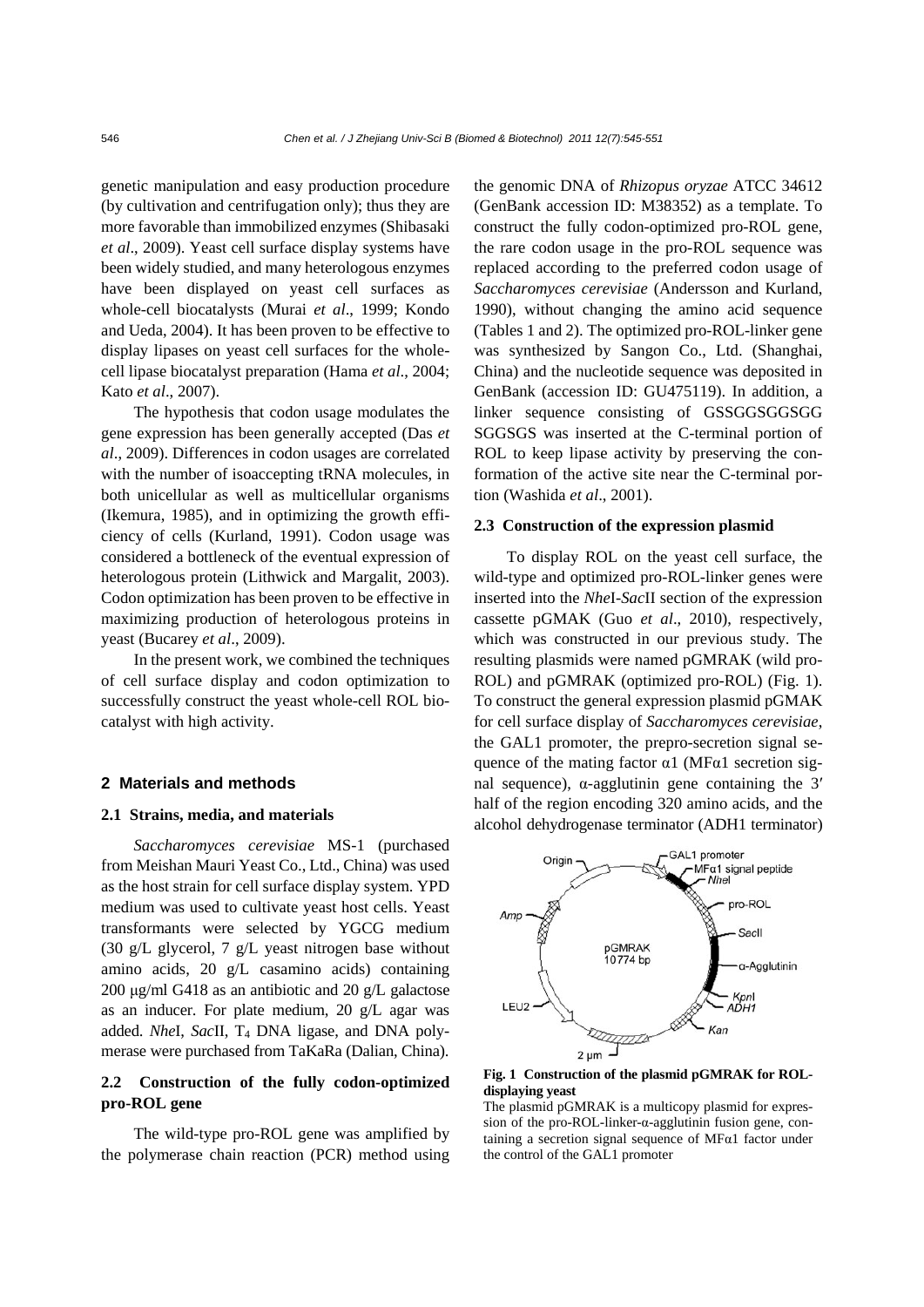| Pro               | Sequence                                           | Length (bp) |
|-------------------|----------------------------------------------------|-------------|
| Non-optimized_pro | GTTCCTGTTTCTGGTAAATCTGGATCTTCCAACACCGCCGTCTCTGCATC | 50          |
| Optimized_pro     |                                                    | 50          |
| Non-optimized_pro | TGACAATGCTGCCCTCCCTCCTCTCATCTCCAGCCGTTGTGCTCCTCCTT | 100         |
| Optimized_pro     |                                                    | 100         |
| Non-optimized_pro | CTAACAAGGGAAGTAAAAGCGATCTCCAAGCTGAACCTTACAACATGCAA | 150         |
| Optimized_pro     |                                                    | 150         |

Non-optimized\_pro AAGAATACAGAATGGTATGAGTCCCATGGTGGCAACCTGACATCCATCGG 200 Optimized\_pro -----c--t --------c--a--t--c-----t---t----t--t--t-- 200 Non-optimized\_pro AAAGCGTGATGACAACTTGGTTGGTGGCATGACTTTGGACTTACCCAGCG 250 Optimized\_pro t - - - a-a--c-----------------t--------------g--atct- 250 Non-optimized\_pro ATGCTCCTCCTATCAGCCTCTCTAGCTCTACCAACAGCGCC 291 Optimized\_pro  $-c$  -----a--a--ttctt-g ---g-a--c--t---tct--t 291

**Table 1 Nucleotide sequence comparison between the non-optimized pro and codon-optimized pro sequences of ROL**

**Table 2 Nucleotide sequence comparison between the non-optimized ROL and codon-optimized ROL sequences**

| <b>ROL</b>        | Sequence                                                                                            | Length (bp) |
|-------------------|-----------------------------------------------------------------------------------------------------|-------------|
| Non-optimized_ROL | TCTGATGGTGGTAAGGTTGTTGCTGCTACTACTGCTCAGATCCAAGAGTT                                                  | 50          |
| Optimized_ROL     |                                                                                                     | 50          |
| Non-optimized_ROL | CACCAAGTATGCTGGTATCGCTGCCACTGCCTACTGTCGTTCTGTTGTCC                                                  | 100         |
| Optimized_ROL     |                                                                                                     | 100         |
| Non-optimized_ROL | CTGGTAACAAGTGGGATTGTGTCCAATGTCAAAAGTGGGTTCCTGATGGC                                                  | 150         |
| Optimized_ROL     |                                                                                                     | 150         |
| Non-optimized_ROL | AAGATCATCACTACCTTTACCTCCTTGCTTTCCGATACAAATGGTTACGT                                                  | 200         |
| Optimized_ROL     |                                                                                                     | 200         |
| Non-optimized_ROL | CTTGAGAAGTGATAAACAAAAGACCATTTATCTTGTTTTCCGTGGTACCA                                                  | 250         |
| Optimized_ROL     | $t$ - - - - - - t c - - - c - - g - - - - - - - t - - - - - c t - g - - - - - - a - a - - - - - t - | 250         |
| Non-optimized_ROL | ACTCCTTCAGAAGTGCCATCACTGATATCGTCTTCAACTTTTCTGACTAC                                                  | 300         |
| Optimized_ROL     |                                                                                                     | 300         |
| Non-optimized_ROL | AAGCCTGTCAAGGGCGCCAAAGTTCATGCTGGTTTCCTTTCCTCTTATGA                                                  | 350         |
| Optimized_ROL     |                                                                                                     | 350         |
| Non-optimized_ROL | GCAAGTTGTCAATGACTATTTCCCTGTCGTCCAAGAACAATTGACCGCCC                                                  | 400         |
| Optimized_ROL     |                                                                                                     | 400         |
| Non-optimized_ROL | ACCCTACTTATAAGGTCATCGTTACCGGTCACTCACTCGGTGGTGCACAA                                                  | 450         |
| Optimized_ROL     |                                                                                                     | 450         |
| Non-optimized_ROL | GCTTTGCTTGCCGGTATGGATCTCTACCAACGTGAACCAAGATTGTCTCC                                                  | 500         |
| Optimized_ROL     |                                                                                                     | 500         |
| Non-optimized_ROL | CAAGAATTTGAGCATCTTCACTGTCGGTGGTCCTCGTGTTGGTAACCCCA                                                  | 550         |
| Optimized_ROL     |                                                                                                     | 550         |
| Non-optimized_ROL | CCTTTGCTTACTATGTTGAATCCACCGGTATCCCTTTCCAACGTACCGTT                                                  | 600         |
| Optimized_ROL     |                                                                                                     | 600         |
| Non-optimized_ROL | CACAAGAGAGATATCGTTCCTCACGTTCCTCCTCAATCCTTCGGATTCCT                                                  | 650         |
| Optimized_ROL     |                                                                                                     | 650         |
| Non-optimized_ROL | TCATCCCGGTGTTGAATCTTGGATCAAGTCTGGTACTTCCAACGTTCAAA                                                  | 700         |
| Optimized_ROL     |                                                                                                     | 700         |
| Non-optimized_ROL | TCTGTACTTCTGAAATTGAAACCAAGGATTGCAGTAACTCTATCGTTCCT                                                  | 750         |
| Optimized_ROL     |                                                                                                     | 750         |
| Non-optimized_ROL |                                                                                                     | 800         |
| Optimized_ROL     |                                                                                                     | 800         |
| Non-optimized_ROL | <b>CTGTTTG</b>                                                                                      | 807         |
| Optimized_ROL     | $t - - - c - -$                                                                                     | 807         |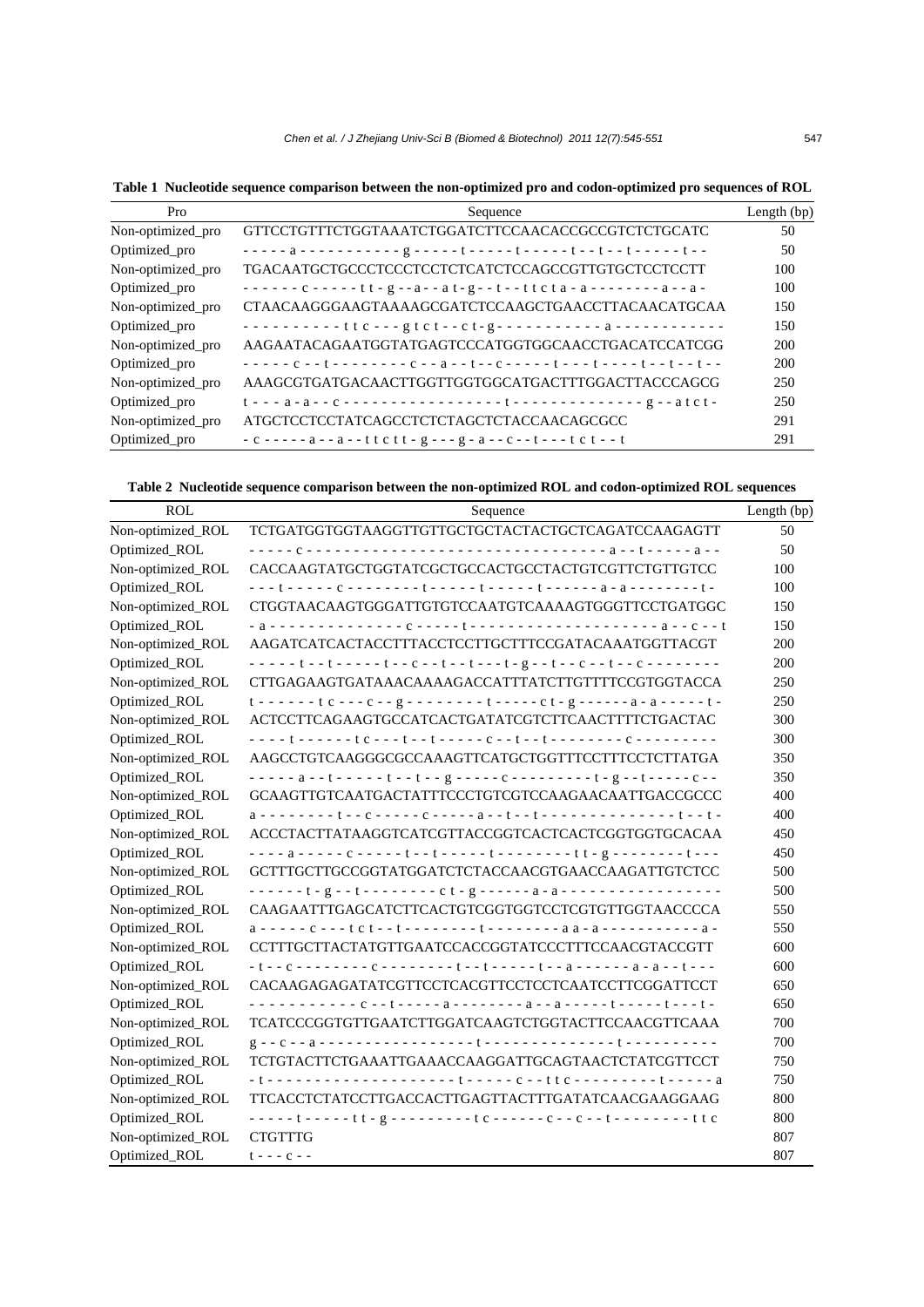were amplified by PCR using the *Saccharomyces cerevisiae* MS-1 genomic DNA as the template, and the *kanMX* gene was amplified from the plasmid pUG6 (Guldener *et al*., 1996), with recognition sites of relevant restriction enzymes added to the primers in 5′-ends and 3′-ends, respectively. The resulting plasmid was first amplified in *Escherichia coli* and then extracted and transformed into the *Saccharomyces cerevisiae* MS-1 by electroporation (Thompson *et al*., 1998).

## **2.4 Screening by halo assay**

Transformants were spread on YGCG platemedium containing 0.2% tributyrin as a substrate. Colonies hydrolyzing tributyrin were identified by the formation of clear halos. *Saccharomyces cerevisiae* MS-1 harboring pGMRAK (wild ROL) and pGMRAK (optimized ROL) and *Saccharomyces cerevisiae* MS-1 harboring pGMAK (MS-1/pGMAK) as the control were spread on the medium, respectively. The activities of the lipases were examined by the halo formed around the colony.

## **2.5 Preparation of ROL-displaying yeast**

For whole-cell catalyst preparation, the wild-type ROL and codon-optimized ROL-displaying yeasts were cultivated in YGCG medium at 30 °C for 120 h (stationary phase), respectively. After cultivation, the cells were collected by centrifugation (3000×*g*, 15 min), washed with distilled water and 50 mmol/L phosphate buffered solution (PBS; pH 7.0), and then lyophilized for 24 h by a freeze-drying system.

## **2.6 Measurement of lipase activity in yeast**

The hydrolysis activities of the codon-optimized ROL and the wild-type ROL displayed on yeast cell surface were measured with *p*-nitrophenyl palmitate (pNPP) as the substrate (Prim *et al*., 2000). The assay was conducted in aqueous medium with 1 ml 50 mmol/L PBS (pH 7.0) containing  $0.03\%$  (v/v) pNPP, 4 g/L Triton-X, and 1 g/L arabic gum. Reaction was initiated by the addition of 100 μl 1 mg/ml lyophilized ROL-displaying yeast cells and was incubated at 30 °C for 15 min with agitation (150 r/min). After the reaction was complete, 200 μl aliquot of the reaction solution was placed in a 96-well plate to measure the absorbance value of *p*-nitrophenyl (pNP) released at 410 nm in a microplate reader Multiskan

Asent (Labsystems). One unit of hydrolysis activity was defined as the amount of enzyme that released 1 μmol of pNP per minute under the assay conditions described (*n*=3, relative standard deviation (RSD) was estimated less than 10%).

## **2.7 Optimum temperature and pH**

The optimum temperature for the codonoptimized ROL on yeast cell surface was determined by measuring the hydrolysis activity at pH 7.0 in a water bath at temperatures ranging from 30 to 50 °C. The optimum pH was determined at 30 °C with pH buffer solutions ranging from 6.0 to 8.0. The hydrolysis activity was measured at 30 °C and pH 7.0, using pNPP as substrate.

## **2.8 Thermostability assay**

The thermostability of the codon-optimized ROL on yeast cell surface was measured as follows: the whole-cell biocatalyst was washed twice with distilled water after centrifugation and resuspended in 50 mmol/L PBS (pH 7.0). The suspension was then incubated at 40, 50 and 60 °C for 2–6 h, respectively. Aliquots of the cell suspensions were taken out and chilled immediately on ice at regular intervals. The residual hydrolysis activity was measured at 30 °C and pH 7.0, using pNPP as substrate.

#### **2.9 Application of the whole-cell biocatalyst**

The codon-optimized ROL-displaying yeast was cultivated in 150 ml YGCG broth medium containing 20 g/L galactose as the inducer and 1%  $(v/v)$  tributyrin as the substrate. Aliquots of 1 ml were taken from the reaction mixture every 8 h. The amount of butyric acid produced by hydrolysis reaction was measured by high-performance liquid chromatography (HPLC), in an Agilent 1200 series Rapid Resolution LC System (Agilent Technologies, Palo Alto, CA). The analyses were performed isocratically at 1.2 ml/min and 40  $^{\circ}$ C with a rapid resolution high throughput (RRHT) column (Zorbax SB-C<sub>18</sub>,  $6 \times 10^7$  Pa, 4.6 mm×100 mm, 1.8 µm particle size) equipped with a 0.2-µm pore size inline filter. The mobile phase was: 80% of solvent A consisting of 25 mmol/L NaH<sub>2</sub>PO<sub>4</sub> with 0.05% (v/v) trifluoroacetic acid (TFA) and 1.5% (v/v) methanol, adjusted to pH 2.31, plus 20% of solvent B consisting of methanol. The retention time for butyric acid was 5.85 min.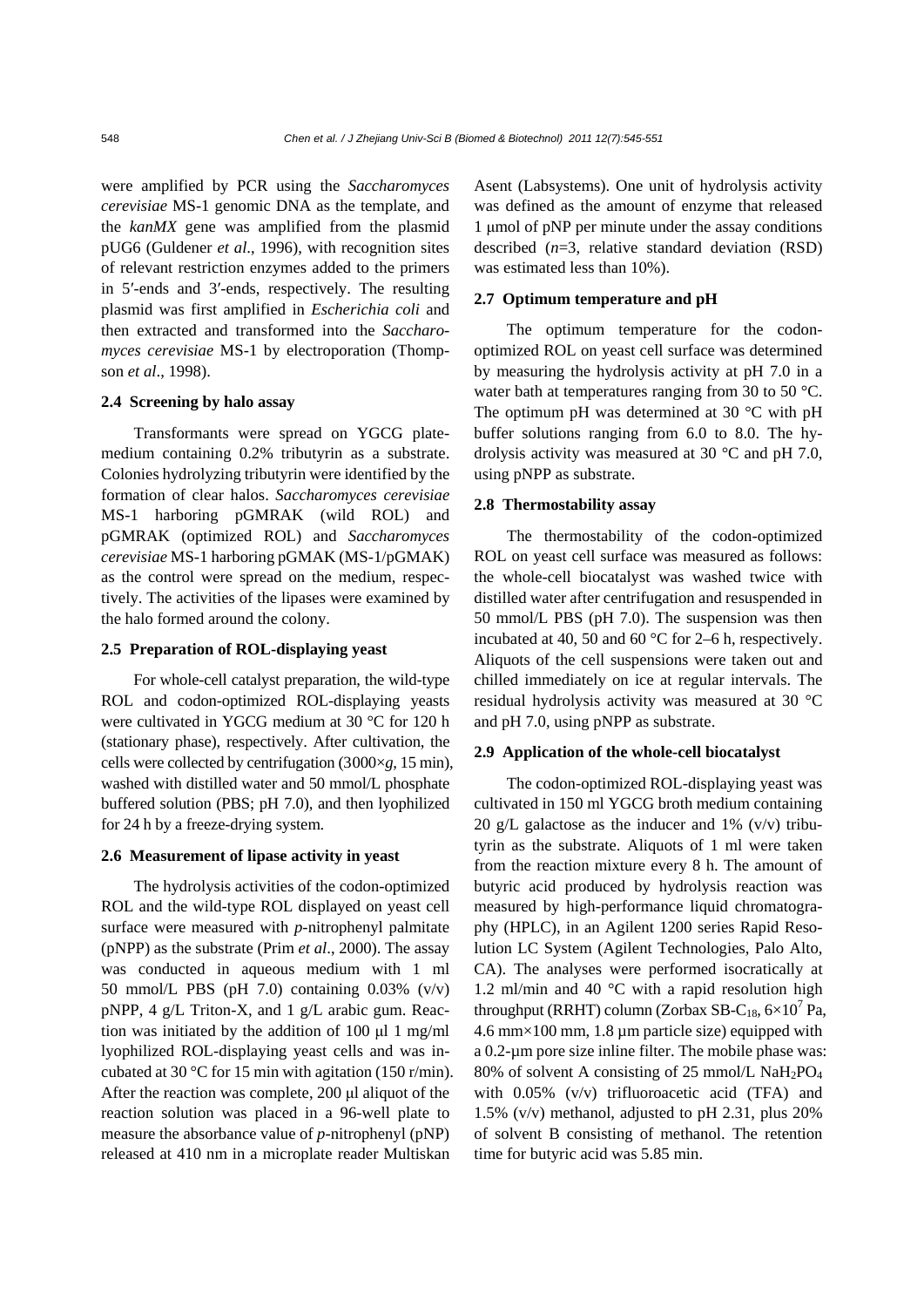## **3 Results**

# **3.1 Comparison of wild-type ROL and codonoptimized ROL genes**

As the rare codons were replaced, a fully codon-optimized pro-ROL gene has been constructed. A sequence comparison between the codon-optimized sequence and wild-type one was shown in Tables 1 and 2. Compared to the non-optimized sequence, the fully codon-optimized gene had 217 nucleotide variations in all 1098 nucleotides, resulting in 178 changes out of 366 codons. Further study demonstrated that the overall G+C content of codonoptimized pro-ROL sequence was reduced to 41.53% from 46.81% of the non-optimized sequence.

## **3.2 Expression of the recombinant gene**

A clear halo was observed around the colonies of codon-optimized ROL-displaying yeast on plate medium containing tributyrin as substrate, while the wild-type ROL-displaying yeast showed a smaller one, but none for the control yeast (Fig. 2). The result indicates that the ROL-α-agglutinin fusion protein was expressed in an active form, and the hydrolysis activity of ROL was significantly improved by codon-optimization.



**Fig. 2 Halo formation of ROL-displaying yeasts cultivated for 144 h** 

Transformants were spread on YGCG solid medium containing 2 g/L tributyrin as substrate.

(a) MS-1/pGMRAK (codon-optimized ROL); (b) MS-1/ pGMRAK (wild ROL); (c) MS-1/pGMAK (control)

## **3.3 Lipase activity and characteristics**

According to the time curve of biomass of the recombinant MS-1/pGMRAK, the cells reached stationary phase after 120 h cultivation (data not shown). The hydrolysis activity of the codon-optimized ROL displayed on the yeast cell surface was 25 U/g dried cells in the stationary phase, while that of the non-optimized one was 1.96 U/g dried cells. In addition, the activity of the cell-free supernatant was negligible throughout the entire cultivation. These results confirmed that the ROL-α-agglutinin fusion protein was not secreted into the culture medium but immobilized on the yeast cells firmly as a whole-cell biocatalyst.

According to the measurement conducted, the optimum pH and temperature for the fully codonoptimized whole-cell biocatalyst were pH 7.0 and 40 °C. As shown in Fig. 3, after 2-h incubation at 40 and 50 °C, the residual activity increased to 107% and 113%, respectively. After 6-h incubation at 40 and 50 °C, the residual activity still remained 72% and 50%, respectively. However, it reduced to 13% after 4-h incubation at 60 °C. After 6-h incubation at 60 °C, cell debris was observed in the sample, implicating that yeast cells were fractured after the heating process. As shown in Fig. 4, the fully codon-optimized



**Fig. 3 Thermostability of MS-1/pGMRAK**  The cells suspension was incubated at 40, 50 and 60 °C for 2–6 h, the residual hydrolysis activity of the lipase was measured by using pNPP as substrate at 30 °C and pH 7.0. Residual activity was denoted by taking the initial value at



**Fig. 4 Time courses of butyric acid content in the tributyrin hydrolysis reaction** 

The amount of butyric acid produced by hydrolysis reaction was measured by HPLC. The conversion of butyric acid reached 96.91% after 144 h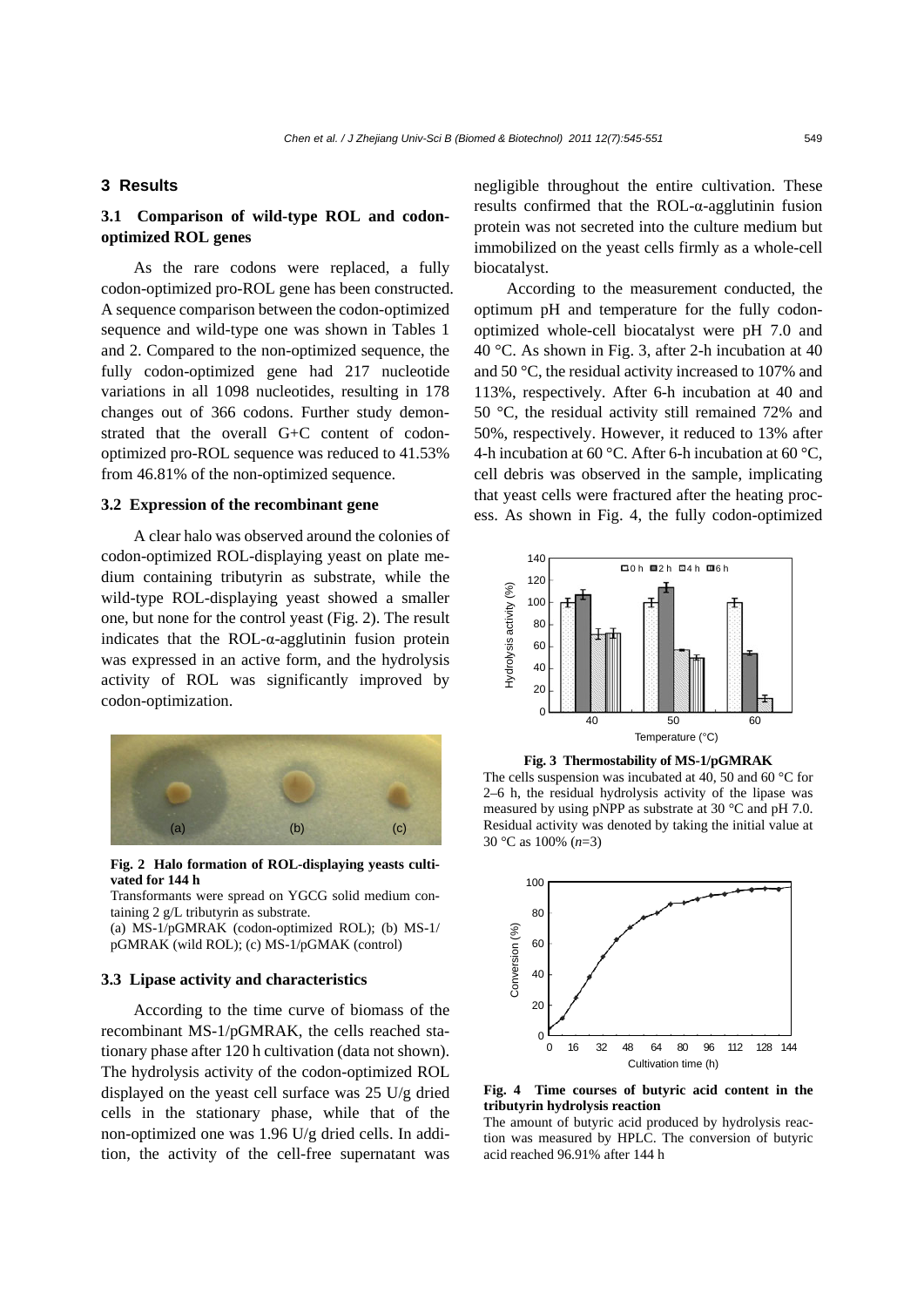whole-cell biocatalyst was applied to tributyrin hydrolysis reaction and the conversion of butyric acid reached 96.91% after 144 h.

## **4 Discussion**

Codon usage could play a key role in regulating gene expression, because rare codons may interrupt mRNA stability and its translation rate; moreover, high G+C content may decrease the translational efficiency or even result in failed expression (Sinclair and Choy, 2002). In this study, the satisfying expression of the modified ROL gene in *Saccharomyces cerevisiae* confirmed that the codon optimization according to the favored codon usage of *Saccharomyces cerevisiae* had a positive impact on lipase heterologous expression. As shown in the results, the hydrolysis activity of the displayed codon-optimized ROL was 25 U/g dried cells, 12.8-fold higher than that of the wild-type one, which indicates that ROL displayed in high efficiency via codon optimization. To our knowledge, this was the first example to combine the techniques of yeast surface display and codon optimization, and consequently the fully codon-optimized ROL-displaying yeast as a wholecell biocatalyst was constructed, with much higher enzymatic activity in the *Saccharomyces cerevisiae* cell surface display systems using  $α$ -agglutinin as an anchor. We could infer that the high activity of the yeast whole-cell ROL biocatalyst is attributed to the combination of the two techniques, thus leading to highly efficient ROL display on cell surface, because the codon usage is a key factor for the mRNA translation rate and so for protein synthesis efficiency in cells (Proshkin *et al*., 2010).

In conclusion, the strategy of combining the techniques of cell surface display and codon optimization is successfully developed, thus the yeast whole-cell ROL biocatalyst with high activity was constructed, which could be of great potential in bioconversion processes.

#### **References**

- Andersson, S.G.E., Kurland, C.G., 1990. Codon preferences in free-living microorganisms. *Microbiol. Rev.*, **54**(2): 198-210.
- Bucarey, S.A., Noriega, J., Reyes, P., Tapia, C., Saenz, L., Zuniga, A., Tobar, J.A., 2009. The optimized capsid gene

of porcine circovirus type 2 expressed in yeast forms virus-like particles and elicits antibody responses in mice fed with recombinant yeast extracts. *Vaccine*, **27**(42): 5781-5790. [doi:10.1016/j.vaccine.2009.07.061]

- Das, S., Roymondal, U., Sahoo, S., 2009. Analyzing gene expression from relative codon usage bias in yeast genome: a statistical significance and biological relevance. *Gene*, **443**(1-2):121-131. [doi:10.1016/j.gene.2009.04.022]
- Esteban, L., Munio, M.D., Robles, A., Hita, E., Jimenez, M.J., Gonzalez, P.A., Camacho, B., Molina, E., 2009. Synthesis of 2-monoacylglycerols (2-MAG) by enzymatic alcoholysis of fish oils using different reactor types. *Biochem. Eng. J.*, **44**(2-3):271-279. [doi:10.1016/j.bej.2009.01.004]
- Guldener, U., Heck, S., Fiedler, T., Beinhauer, J., Hegemann, J.H., 1996. A new efficient gene disruption cassette for repeated use in budding yeast. *Nucleic Acids Res.*, **24**(13): 2519-2524. [doi:10.1093/nar/24.13.2519]
- Guo, Q., Zhang, W., Ma, L.L., Chen, Q.H., Chen, J.C., Zhang, H.B., Ruan, H., He, G.Q., 2010. A food-grade industrial arming yeast expressing β-1,3-1,4-glucanase with enhanced thermal stability. *J. Zhejiang Univ.-Sci. B (Biomed. & Biotechnol.)*, **11**(1):41-51. [doi:10.1631/jzus. B0900185]
- Hama, S., Yamaji, H., Kaieda, M., Oda, M., Kondo, A., Fukuda, H., 2004. Effect of fatty acid membrane composition on whole-cell biocatalysts for biodiesel-fuel production. *Biochem. Eng. J.*, **21**(2):155-160. [doi:10.1016/ j.bej.2004.05.009]
- Hasan, F., Shah, A.A., Hameed, A., 2006. Industrial applications of microbial lipases. *Enzyme Microb. Technol.*, **39**(2):235-251. [doi:10.1016/j.enzmictec.2005.10.016]
- Ikemura, T., 1985. Codon usage and transfer-RNA content in unicellular and multicellular organisms. *Mol. Biol. Evol.*, **2**(1):13-34.
- Kaewthong, W., Sirisansaneeyakul, S., Prasertsan, P., H-Kittikun., A., 2005. Continuous production of monoacylglycerols by glycerolysis of palm olein with immobilized lipase. *Process Biochem*., **40**(5):1525-1530. [doi:10.1016/j.procbio.2003.12.002]
- Kato, M., Fuchimoto, J., Tanino, T., Kondo, A., Fukuda, H., Ueda, M., 2007. Preparation of a whole-cell biocatalyst of mutated *Candida antaretica* lipase B (mCALB) by a yeast molecular display system and its practical properties. *Appl. Microbiol. Biotechnol.*, **75**(3):549-555. [doi:10. 1007/s00253-006-0835-2]
- Klibanov, A.M., 2001. Improving enzymes by using them in organic solvents. *Nature*, **409**(6817):241-246. [doi:10. 1038/35051719]
- Kondo, A., Ueda, M., 2004. Yeast cell-surface display applications of molecular display. *Appl. Microbiol. Biotechnol.*, **64**(1):28-40. [doi:10.1007/s00253-003-1492-3]
- Kristensen, J.B., Xu, X.B., Mu, H.L., 2005. Diacylglycerol synthesis by enzymatic glycerolysis: screening of commercially available lipases. *J. Am. Oil Chem. Soc.*, **82**(5): 329-334. [doi:10.1007/s11746-005-1074-5]
- Kurland, C.G., 1991. Codon bias and gene-expression. *FEBS Lett.*, **285**(2):165-169. [doi:10.1016/0014-5793(91)80797-7]